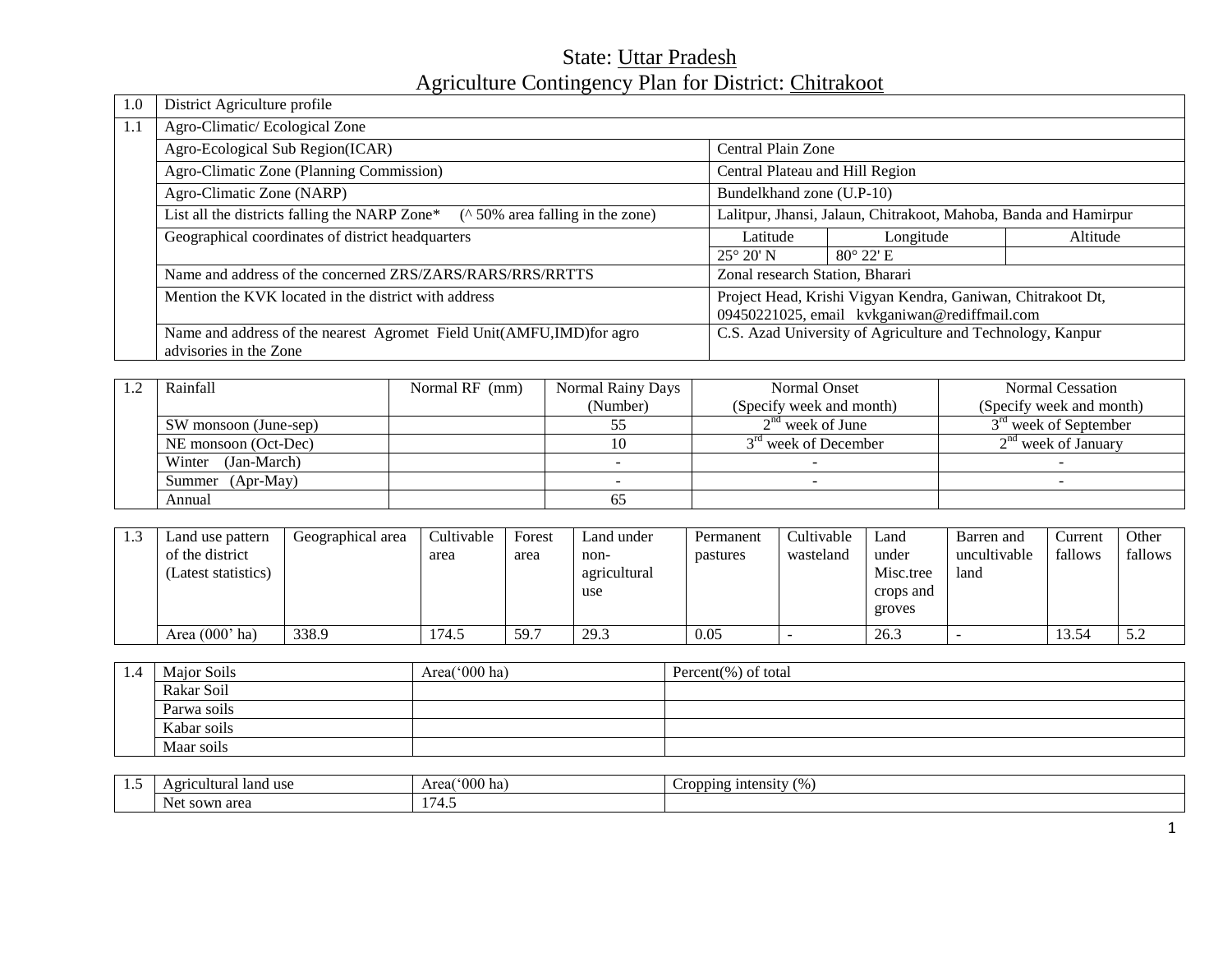| l once<br>more<br>Area sown<br>than |  |
|-------------------------------------|--|
| area<br><b>Propped</b><br>Gross     |  |

| 1.6 | Irrigation                                                                                          | Area('000 ha)             |                                                                                                  |                                    |
|-----|-----------------------------------------------------------------------------------------------------|---------------------------|--------------------------------------------------------------------------------------------------|------------------------------------|
|     | Net irrigation area                                                                                 | 45.2                      |                                                                                                  |                                    |
|     | Gross irrigated area                                                                                | $\blacksquare$            |                                                                                                  |                                    |
|     | Rain fed area                                                                                       | 129.3                     |                                                                                                  |                                    |
|     | Sources of irrigation                                                                               | Number                    | Area('000 ha)                                                                                    | Percentage of total irrigated area |
|     | Canals                                                                                              |                           | 12.4                                                                                             |                                    |
|     | Tanks                                                                                               |                           | $\overline{\phantom{a}}$                                                                         |                                    |
|     | Open wells                                                                                          |                           | $\sim$                                                                                           |                                    |
|     | Bore wells                                                                                          |                           | 31.5                                                                                             |                                    |
|     | Lift irrigation schemes                                                                             |                           | $\blacksquare$                                                                                   |                                    |
|     | Micro-irrigation                                                                                    |                           | $\overline{a}$                                                                                   |                                    |
|     | Other sources                                                                                       |                           | 1.3                                                                                              |                                    |
|     | <b>Total Irrigated Area</b>                                                                         |                           | 45.2                                                                                             |                                    |
|     | Pump sets                                                                                           |                           | $\overline{\phantom{a}}$                                                                         |                                    |
|     | No. of Tractors                                                                                     |                           | $\blacksquare$                                                                                   |                                    |
|     | Groundwater availability and use*<br>(Data source: State/ Central Ground<br>water Department/Board) | No of blocks-<br>Tehsils- | $%$ )area                                                                                        | Quality of water                   |
|     | Over exploited                                                                                      |                           |                                                                                                  |                                    |
|     | Critical                                                                                            |                           |                                                                                                  |                                    |
|     | Semi-critical                                                                                       |                           |                                                                                                  |                                    |
|     | Safe                                                                                                |                           |                                                                                                  |                                    |
|     | Waste water availability and use                                                                    |                           |                                                                                                  |                                    |
|     | Ground water quality                                                                                |                           |                                                                                                  |                                    |
|     |                                                                                                     |                           | *over-exploited groundwater utilization> 100%; critical: 90-100%; semicritical:70-90%; safe:<70% |                                    |

### **1.7 Area under major field crops & (As per latest figures 2013-14)**

| 1.7 | Major field crops cultivated |           |          |       |           | Area(' $000$ ha) |       |        |       |
|-----|------------------------------|-----------|----------|-------|-----------|------------------|-------|--------|-------|
|     |                              |           | Kharif   |       |           | Rabi             |       | Summer | Total |
|     |                              | Irrigated | Rain fed | Total | Irrigated | Rain fed         | Total |        |       |
|     | Rice                         |           |          |       |           |                  |       |        |       |
|     | Wheat                        |           |          |       |           |                  |       |        |       |
|     | Pulses                       |           |          |       |           |                  |       |        |       |
|     | Oilseeds                     |           |          |       |           |                  |       |        |       |
|     | Millets                      |           |          |       |           |                  |       |        |       |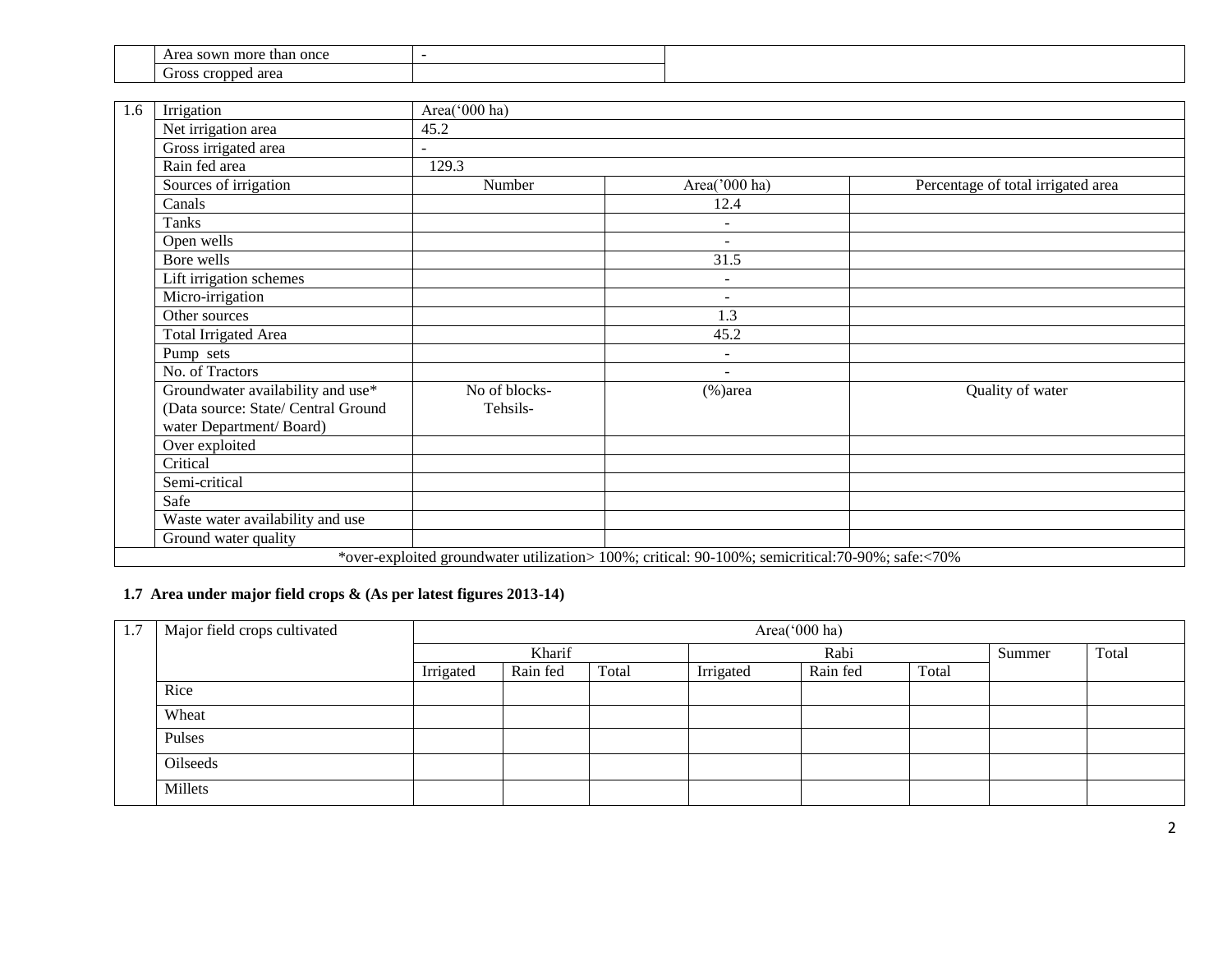| Fotal |  |  |  |  |  |
|-------|--|--|--|--|--|
|       |  |  |  |  |  |

### **1.8 Production and productivity of major crops (Average of last 5 years)**

| 1.7 | Major field crops cultivated |            | Area('000 ha) |            |              |            |              |            |              |            |
|-----|------------------------------|------------|---------------|------------|--------------|------------|--------------|------------|--------------|------------|
|     |                              |            | Kharif        |            | Rabi         |            | Summer       | Total      |              | Crop       |
|     |                              | Production | Productivity  | Production | Productivity | Production | Productivity | Production | Productivity | residue as |
|     |                              | (000T)     | (KG/HA)       | (000T)     | (KG/HA)      | (7000)     | (KG/HA)      | (000 T)    | (KG/HA)      | fodder     |
|     |                              |            |               |            |              |            |              |            |              | (000)      |
|     |                              |            |               |            |              |            |              |            |              | tons)      |
|     | Rice                         |            |               |            |              |            |              |            |              |            |
|     | Wheat                        |            |               |            |              |            |              |            |              |            |
|     | Pulses                       |            |               |            |              |            |              |            |              |            |
|     | Oilseeds                     |            |               |            |              |            |              |            |              |            |
|     | Millets                      |            |               |            |              |            |              |            |              |            |
|     | Total                        |            |               |            |              |            |              |            |              |            |

| 1.8 | Sowing window for   | <b>Sesame</b>            | Jowar                    | Bajra | <b>Black</b> | <b>Green</b> | Pigeon | Gour                     | Wheat                    | Pea                      | Gram     | Lentil                   | <b>Mustard</b>           |
|-----|---------------------|--------------------------|--------------------------|-------|--------------|--------------|--------|--------------------------|--------------------------|--------------------------|----------|--------------------------|--------------------------|
|     | 5 major field crops |                          |                          |       | Gram         | gram         | Pea    |                          |                          |                          |          |                          |                          |
|     | Kharif – Rainfed    | July                     | June-                    | June- | April,       | June-        | July   | $\overline{\phantom{a}}$ | <b>1999</b>              | $\overline{\phantom{a}}$ |          | $\overline{\phantom{a}}$ | $\overline{\phantom{a}}$ |
|     |                     |                          | July                     | July  | June-        | July         |        |                          |                          |                          |          |                          |                          |
|     |                     |                          |                          |       | July         |              |        |                          |                          |                          |          |                          |                          |
|     | Kharif - Irrigated  | July                     | June-                    | June- | April,       | June-        | July   | July                     |                          | -                        |          | -                        |                          |
|     |                     |                          | July                     | July  | June-        | July         |        |                          |                          |                          |          |                          |                          |
|     |                     |                          |                          |       | July         |              |        |                          |                          |                          |          |                          |                          |
|     | Rabi-Rainfed        | $\overline{\phantom{0}}$ | $\overline{\phantom{a}}$ |       | -            | $- -$        |        | ۰                        | $\overline{\phantom{a}}$ | October-                 | October- | November                 | September                |
|     |                     |                          |                          |       |              |              |        |                          |                          | November                 | November |                          |                          |
|     | Rabi - Irrigated    | $\overline{\phantom{0}}$ | -                        | -     | -            |              |        | ۰                        |                          | October-                 | October- | November                 | September                |
|     |                     |                          |                          |       |              |              |        |                          | December                 | November                 | November |                          |                          |

| 1.9 | What is the major contingency the district is prone to? | <b>Regular</b> | <b>Occasional</b> | <b>None</b> |
|-----|---------------------------------------------------------|----------------|-------------------|-------------|
|     | Drought                                                 |                |                   |             |
|     | Flood                                                   |                |                   |             |
|     | Cyclone                                                 |                |                   |             |
|     | Hail storm                                              |                |                   |             |
|     | Heat wave                                               |                |                   |             |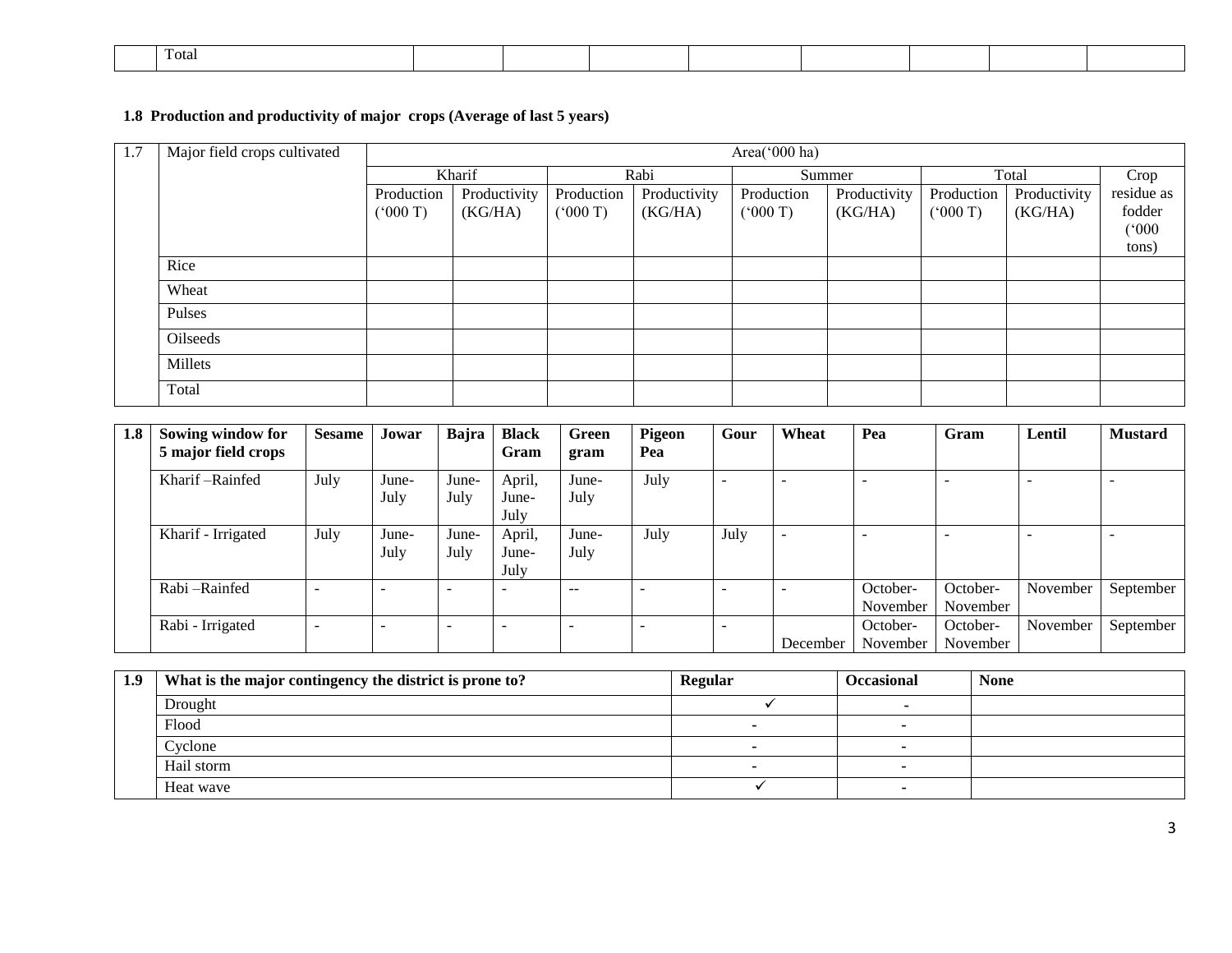| Cold wave                                                                     |  |  |
|-------------------------------------------------------------------------------|--|--|
| Frost                                                                         |  |  |
| Sea water intrusion                                                           |  |  |
| Sheath Blight, Stemborrer, Pyrilla loos smut, Heliothis, Rust etc white grub. |  |  |

| Include Digital maps of the district for | Location map of district with in State as Annexure I | Enclosed : Yes |
|------------------------------------------|------------------------------------------------------|----------------|
|                                          | Mean annual rainfall as Annexure                     | Enclosed : No  |
|                                          | Soil map as Annexure.                                | Enclosed : No  |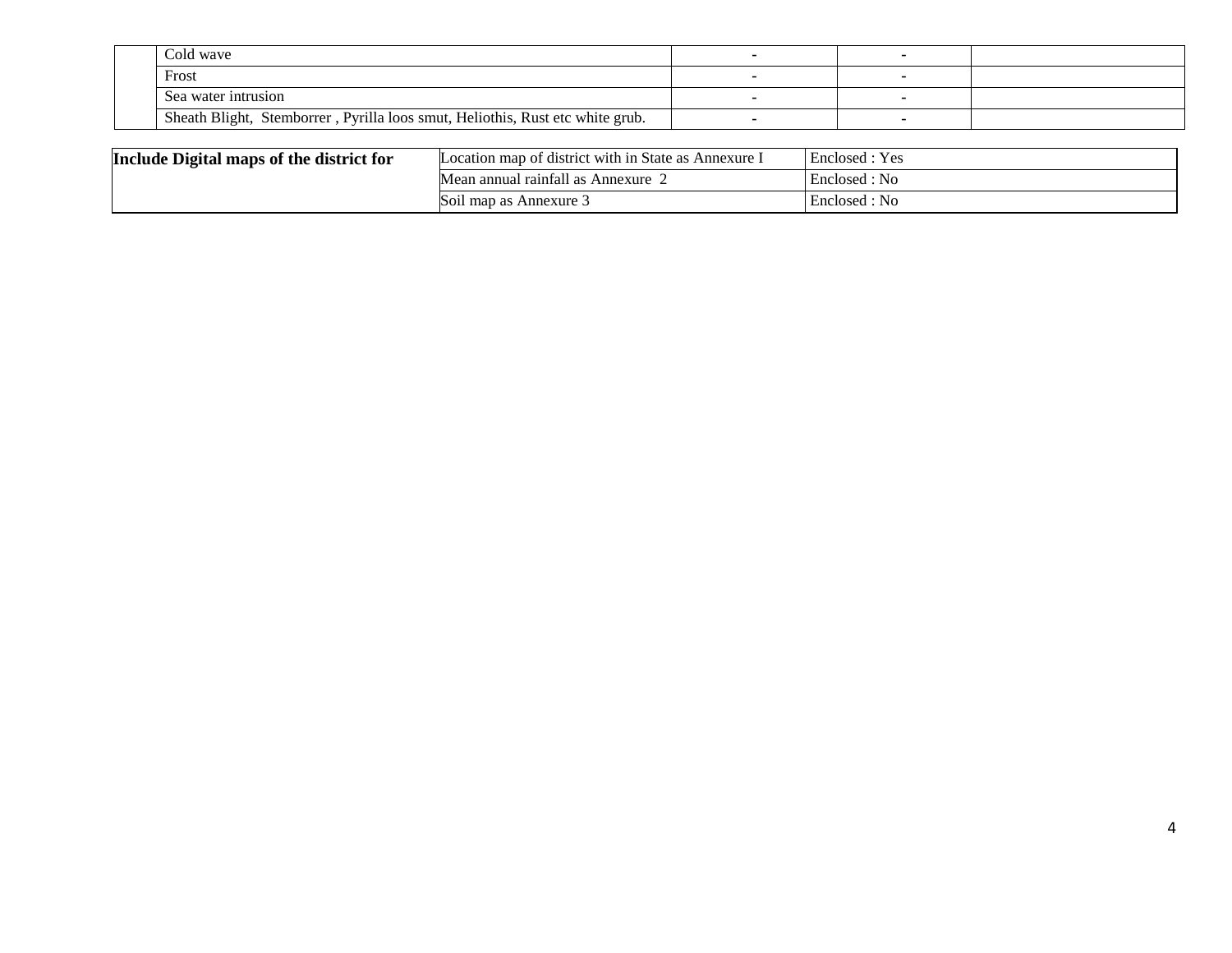# **UTTAR PRADESH**

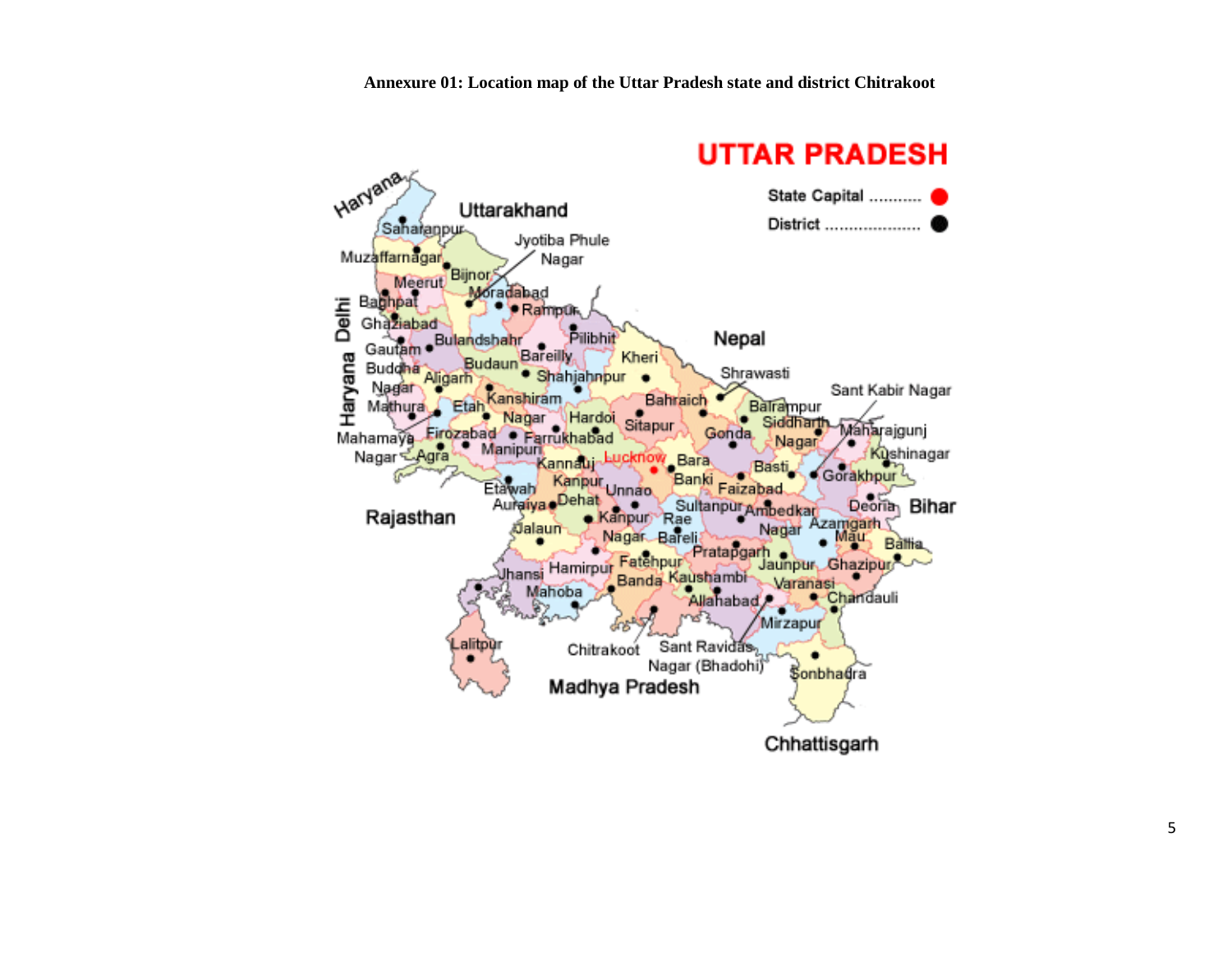### **2.1 Drought**

#### **2.1.1 Rainfed situation**

| <b>Condition</b>             |                          |                              | <b>Suggested contingency measures</b> |                    |                  |
|------------------------------|--------------------------|------------------------------|---------------------------------------|--------------------|------------------|
| <b>Early season drought</b>  | <b>Major</b> farming     | <b>Normal crop/ Cropping</b> | Change in crops/                      | Agronomic          | <b>Remark on</b> |
| (delayed onset)              | situation                | systems                      | <b>Cropping systems</b>               | measures           | implementation   |
| Delay by 2 weeks             | Deep soil, Rakar, Parwa, | Rice-Wheat                   | Rice-Short duration                   | Mulching, Line     | Mixed farming    |
| 4 <sup>th</sup> week of June | Kabar, and maar Soil     | Sesame-Pea                   | Maize-Hybrid, HQPM-1                  | Sowing, Light      |                  |
|                              |                          | Sesame-Gram                  | Pearl Millets-Raj-171 &               | Irrigation, Weed   |                  |
|                              |                          | Black Gram-Pea/Gram          | Hybrid,                               | Management and     |                  |
|                              |                          | Jowar-Wheat                  | Sorghum-Csv-13,15 $&$                 | thinning,          |                  |
|                              |                          | Bajra-Wheat                  | Hybrid                                |                    |                  |
|                              |                          | Pigeon Pea                   |                                       |                    |                  |
|                              |                          | Green Gram-Lentil            |                                       |                    |                  |
| Delay by 4 weeks             | Deep soil, Rakar, Parwa, | Sesame-Pea                   | Replace rice with Green               | Sesame on ridges,  | Inter cropping   |
| $4nd$ week of July           | Kabar, and maar Soil     | Sesame-Gram                  | gram, Black Gram &                    | Mulching, Line     |                  |
|                              |                          | Black Gram-Pea/Gram          | Sorghum,                              | Sowing, Light      |                  |
|                              |                          | Jowar-Wheat                  | Green Gram-PM-8,                      | Irrigation, Weed   |                  |
|                              |                          | Bajra-Wheat                  | PDM-11, Samrat, Jyoti,                | Management and     |                  |
|                              |                          | Pigeon Pea                   | Jagriti, Janpriya,                    | thinning,          |                  |
|                              |                          | Green Gram-Lentil            | <b>Black Gram-T-9 PU-</b>             |                    |                  |
|                              |                          |                              | 19, PU-40, PU-35 Sekhar-              |                    |                  |
|                              |                          |                              | 1,2&3                                 |                    |                  |
| Delay by 6 weeks             | Deep soil, Rakar, Parwa, | Black Gram- Pea/Gram         | Replace rice with Green               | Wider spacing 25   | Inter cropping   |
| $4th$ week of July           | Kabar, and maar Soil     | Jowar-Wheat                  | gram and pearl millet                 | enhanced nutrients |                  |
|                              |                          | Bajra-Wheat                  | Green Gram-PM-8,                      |                    |                  |
|                              |                          | Pigeon Pea                   | PDM-11, Samrat, Jyoti,                |                    |                  |
|                              |                          | Green Gram-Lentil            | Jagriti, Janpriya                     |                    |                  |
|                              |                          | Sesame-Pea                   | Pearl Millets-Raj-171 &               |                    |                  |
|                              |                          | Sesame-Gram                  | Hybrid,                               |                    |                  |
| Delay by 8weeks              | Deep soil, Rakar, Parwa, | Black Gram- Pea/Gram         | Plan for toria                        |                    |                  |
| 2nd week of August           | Kabar, and maar Soil     | Jowar-Wheat                  |                                       |                    |                  |
|                              |                          | Bajra-Wheat                  |                                       |                    |                  |
|                              |                          | Pigeon Pea                   |                                       |                    |                  |
|                              |                          | Green Gram-Lentil            |                                       |                    |                  |
|                              |                          | Sesame-Pea                   |                                       |                    |                  |
|                              |                          | Sesame-Gram                  |                                       |                    |                  |

| $\sim$<br>$\cdots$<br>ondition | l contingency<br>measures<br>Suooested<br>ື້<br>ంల |
|--------------------------------|----------------------------------------------------|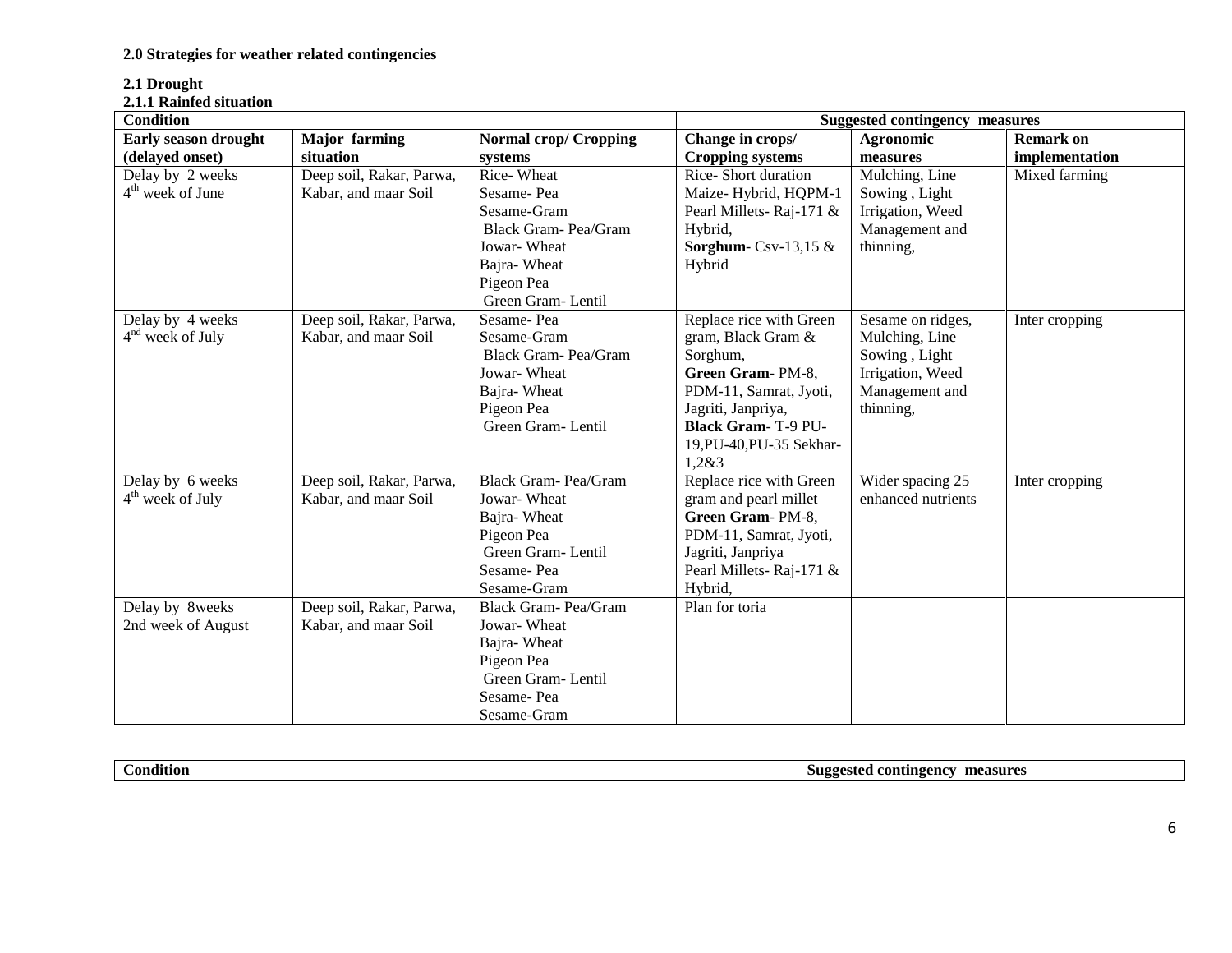| Early season drought<br>(Normal onset)                                                                    | <b>Major</b> farming<br>situation | <b>Normal crop/ Cropping</b><br>systems                                               | Crop management                                                                                                                     | Soil nutrient & moisture<br>conservation measures                   | <b>Remark on</b><br>implementation |
|-----------------------------------------------------------------------------------------------------------|-----------------------------------|---------------------------------------------------------------------------------------|-------------------------------------------------------------------------------------------------------------------------------------|---------------------------------------------------------------------|------------------------------------|
| Normal onset followed by<br>15-20 days dry spell after<br>sowing leading to poor<br>germination/ op stand | Irrigated upland                  | Sesame-Pea<br>Sesame-Gram<br>Pigeon Pea                                               | Pigeon Pea-NDR-1,<br>NDR-2, MA-6, MA-<br>13                                                                                         | Ridge-furrow sowing,                                                |                                    |
|                                                                                                           | Irrigated lowland                 | Rice-Wheat<br>Black Gram-Pea/Gram<br>Jowar-Wheat<br>Bajra-Wheat<br>Green Gram-Lentil  | Use of drought<br>tolerant rice<br>varieties-NDR-97,<br><b>Susk Samrat</b><br>Resowing & Gap<br>filling Inter row<br>harrowing      | Use of additional Urea, Zink<br>Sulphate,<br>Mulching,              |                                    |
|                                                                                                           | Un Irrigated upland               | Sesame-Pea<br>Sesame-Gram<br>Pigeon Pea                                               | Til-T-78, Pragti,<br>Sekhar                                                                                                         | Ridge-furrow sowing,                                                |                                    |
|                                                                                                           | Un Irrigated lowland              | Black Gram- Pea/Gram                                                                  | Green Gram-PM-8,<br>PDM-11, Samrat,<br>Jyoti, Jagriti,<br>Janpriya,<br><b>Black Gram-T-9</b><br>PU-19, PU-40, PU-35<br>Sekhar-1,2&3 | Ridge-furrow sowing,                                                |                                    |
| Mid season drought (Long dry spell consecutive 2 weeks rainless( .2.5mm period)                           |                                   |                                                                                       |                                                                                                                                     |                                                                     |                                    |
| At vegetative stage                                                                                       | Irrigated upland                  | Sesame-Pea<br>Sesame-Gram<br>Pigeon Pea                                               | Pigeon Pea-NDR-1,<br>NDR-2, MA-6, MA-<br>13                                                                                         | Life saving Irrigation, straw<br>Mulch, Thinning, Inter<br>cropping |                                    |
|                                                                                                           | Irrigated lowland                 | Rice-Wheat<br>Black Gram- Pea/Gram<br>Jowar-Wheat<br>Bajra-Wheat<br>Green Gram-Lentil | Use of drought<br>tolerant rice<br>varieties-NDR-97,<br><b>Susk Samrat</b><br>Resowing & Gap<br>filling Inter row<br>harrowing      | Life saving Irrigation, straw<br>Mulch, Thinning, Inter<br>cropping |                                    |
|                                                                                                           | Un Irrigated upland               | Sesame-Pea<br>Sesame-Gram<br>Pigeon Pea                                               | Til-T-78, Pragti,<br>Sekhar                                                                                                         | Life saving Irrigation, straw<br>Mulch, Thinning, Inter<br>cropping |                                    |
|                                                                                                           | Un Irrigated lowland              | <b>Black Gram-Pea/Gram</b>                                                            | Green Gram-PM-8,<br>PDM-11, Samrat,<br>Jyoti, Jagriti,<br>Janpriya,                                                                 | Life saving Irrigation, straw<br>Mulch, Thinning, Inter<br>cropping |                                    |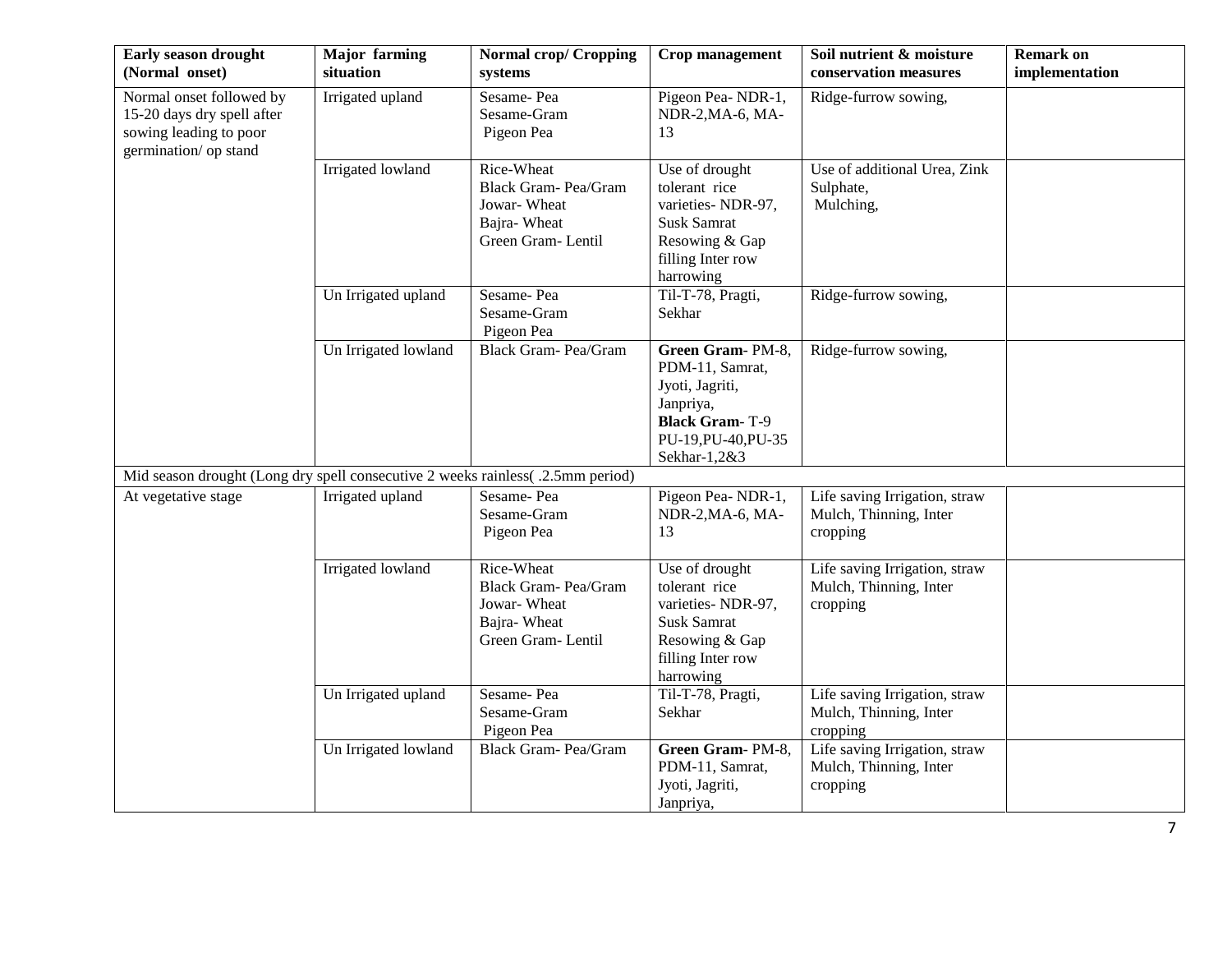|                            |                      |                              | <b>Black Gram-T-9</b>                 |                               |                  |
|----------------------------|----------------------|------------------------------|---------------------------------------|-------------------------------|------------------|
|                            |                      |                              | PU-19, PU-40, PU-35                   |                               |                  |
|                            |                      |                              | Sekhar-1,2&3                          |                               |                  |
| At flowering /<br>fruiting | Irrigated upland     | Sesame-Pea                   | Life saving                           | Spraying of 2% urea as foliar |                  |
| stage                      |                      | Sesame-Gram                  | Irrigation, straw                     | application                   |                  |
|                            |                      | Pigeon Pea                   | Mulch, Thinning,                      | <b>KCI</b> Spray              |                  |
|                            |                      |                              | Inter cropping                        |                               |                  |
|                            | Irrigated lowland    | Rice-Wheat                   | Life saving                           | Spraying of 2% urea as foliar |                  |
|                            |                      | Black Gram- Pea/Gram         | Irrigation, straw                     | application                   |                  |
|                            |                      | Jowar-Wheat                  | Mulch, Thinning,                      | KCI Spray                     |                  |
|                            |                      | Bajra-Wheat                  | Inter cropping                        |                               |                  |
|                            |                      | Green Gram-Lentil            |                                       |                               |                  |
|                            | Un Irrigated upland  | Sesame-Pea                   | Life saving                           | Spraying of 2% urea as foliar |                  |
|                            |                      | Sesame-Gram                  | Irrigation, straw                     | application                   |                  |
|                            |                      | Pigeon Pea                   | Mulch, Thinning,                      | KCI Spray                     |                  |
|                            |                      |                              | Inter cropping                        |                               |                  |
|                            | Un Irrigated lowland | Black Gram- Pea/Gram         | Life saving                           | Spraying of 2% urea as foliar |                  |
|                            |                      |                              | Irrigation, straw                     | application                   |                  |
|                            |                      |                              | Mulch, Thinning,                      | KCI Spray                     |                  |
|                            |                      |                              | Inter cropping                        |                               |                  |
|                            |                      | <b>Normal crop/ Cropping</b> | Crop management                       | Rabi Crop planning            | <b>Remark on</b> |
|                            |                      |                              |                                       |                               |                  |
|                            |                      | systems                      |                                       |                               | implementation   |
| Thermal drought            | Irrigated upland     | Sesame-Pea                   | Life saving                           | Toria                         | Early Rabi       |
| (Early withdrawal of       |                      | Sesame-Gram                  | Irrigation, straw                     |                               |                  |
| monsoon)                   |                      |                              | Mulch, Thinning,                      |                               |                  |
|                            |                      |                              | Inter cropping                        |                               |                  |
|                            | Irrigated lowland    | Jowar-Wheat                  | Life saving                           | Toria                         | Early Rabi       |
|                            |                      | Bajra-Wheat                  |                                       |                               |                  |
|                            |                      | Green Gram-Lentil            | Irrigation, straw<br>Mulch, Thinning, |                               |                  |
|                            |                      |                              | Inter cropping                        |                               |                  |
|                            | Un Irrigated upland  | Sesame-Pea                   | Life saving                           | Toria                         | Early Rabi       |
|                            |                      | Sesame-Gram                  | Irrigation, straw                     |                               |                  |
|                            |                      | Pigeon Pea                   | Mulch, Thinning,                      |                               |                  |
|                            |                      |                              | Inter cropping                        |                               |                  |
|                            | Un Irrigated lowland | Black Gram-Pea/Gram          | Life saving                           | Toria                         | Early Rabi       |
|                            |                      |                              |                                       |                               |                  |
|                            |                      |                              | Irrigation, straw<br>Mulch, Thinning, |                               |                  |

### **2.1.2 Drought –Irrigated situation**

| <br>ondition | measures<br>l contingency<br>-81199ec<br>31 A |
|--------------|-----------------------------------------------|
|              |                                               |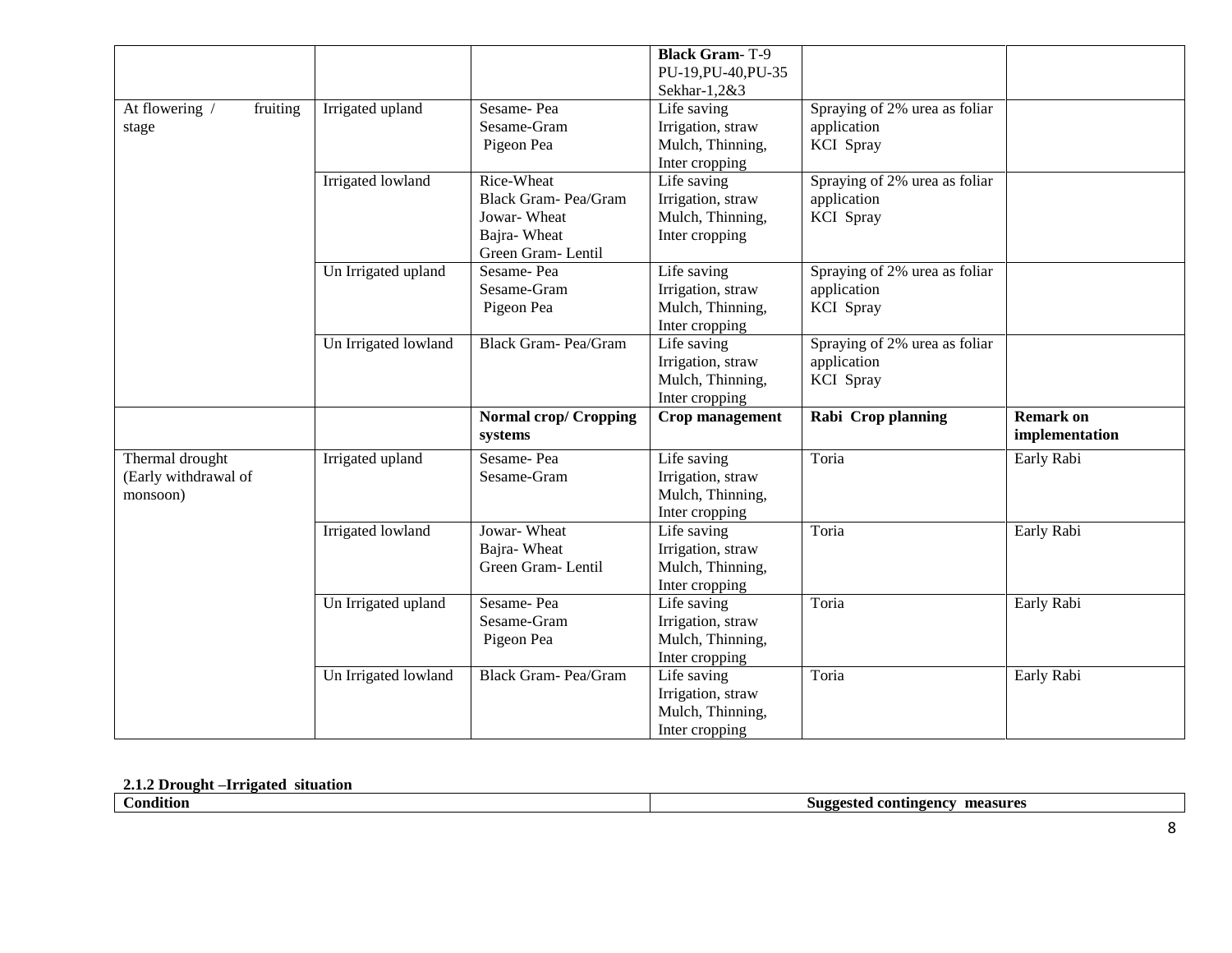| Early season drought<br>(delayed onset)                                             | <b>Major</b> farming<br>situation | <b>Normal crop/ Cropping</b><br>systems | Change in crops/<br><b>Cropping systems</b>                                                                               | <b>Agronomic measures</b>                                                               | <b>Remark on</b><br>implementation |
|-------------------------------------------------------------------------------------|-----------------------------------|-----------------------------------------|---------------------------------------------------------------------------------------------------------------------------|-----------------------------------------------------------------------------------------|------------------------------------|
| Delayed release of water<br>in canals due to low<br>rainfall                        | Sandy Loam soils                  | Rice-Wheat                              | Rice-Short duration<br>Varities-NDR-97, UPS-<br>212, Susk Smrat,<br>SSahbhagi                                             | Direct sowing,<br>Drum Seeder<br>Micro irrigation                                       |                                    |
|                                                                                     |                                   | Millets-Mustard<br>Pigeon Pea           | No change                                                                                                                 | Micro<br>irrigation/Thinning,<br>Weed control                                           |                                    |
|                                                                                     |                                   | Sesame-Lentil<br>Black gram/ Green gram | No change                                                                                                                 | Micro<br>irrigation/Thinning,<br>Weed control                                           |                                    |
|                                                                                     | clay /Silt loam soils             | Soybean-Gram                            | No change                                                                                                                 | Micro<br>irrigation/Thinning,<br>Weed control                                           |                                    |
|                                                                                     |                                   | $\mathbb{L}^+$                          | $\mathbf{r}$                                                                                                              | $\sim$                                                                                  | $\sim$                             |
| Limited release of water<br>in canals due to low<br>rainfall                        | Sandy Loam soils                  | Rice-Wheat                              | Rice-Short duration<br>Varieties- NDR-97, UPS-<br>212, Susk Smrat,<br>Sahbhagi                                            | Direct sowing,<br>Drum Seeder<br>Micro irrigation                                       | $\overline{\phantom{a}}$           |
|                                                                                     |                                   | Millets-Mustard<br>Pigeon Pea           | No change                                                                                                                 | Micro<br>irrigation/Thinning,<br>Weed control                                           |                                    |
|                                                                                     |                                   | Sesame-Lentil<br>Black gram/ Green gram | No change                                                                                                                 | Micro<br>irrigation/Thinning,<br>Weed control                                           |                                    |
|                                                                                     | clay loam soils                   | Soybean-Gram                            | No change                                                                                                                 | Micro<br>irrigation/Thinning,<br>Weed control                                           |                                    |
|                                                                                     |                                   | $\blacksquare$                          | $\blacksquare$                                                                                                            | $\overline{a}$                                                                          | $\sim$                             |
| Non release of water in<br>canals under delayed<br>onset of monsoon in<br>catchment | Sandy Loam soils                  | Rice-Wheat                              | Rice may be replaced<br>buy Pulses<br>Green Gram- Samrat,<br>Janpriya, Jagriti<br>Black Gram-T-9, PU-<br>40, PU-35 Azad-3 | Direct seeding in small<br>beds, Use of Micro-<br>irrigation/ Sub surface<br>irrigation |                                    |
|                                                                                     |                                   | Millets-Mustard<br>Pigeon Pea           | No change                                                                                                                 | Sowing of Pigeon pea at<br>90 cm+ two rows of inter                                     |                                    |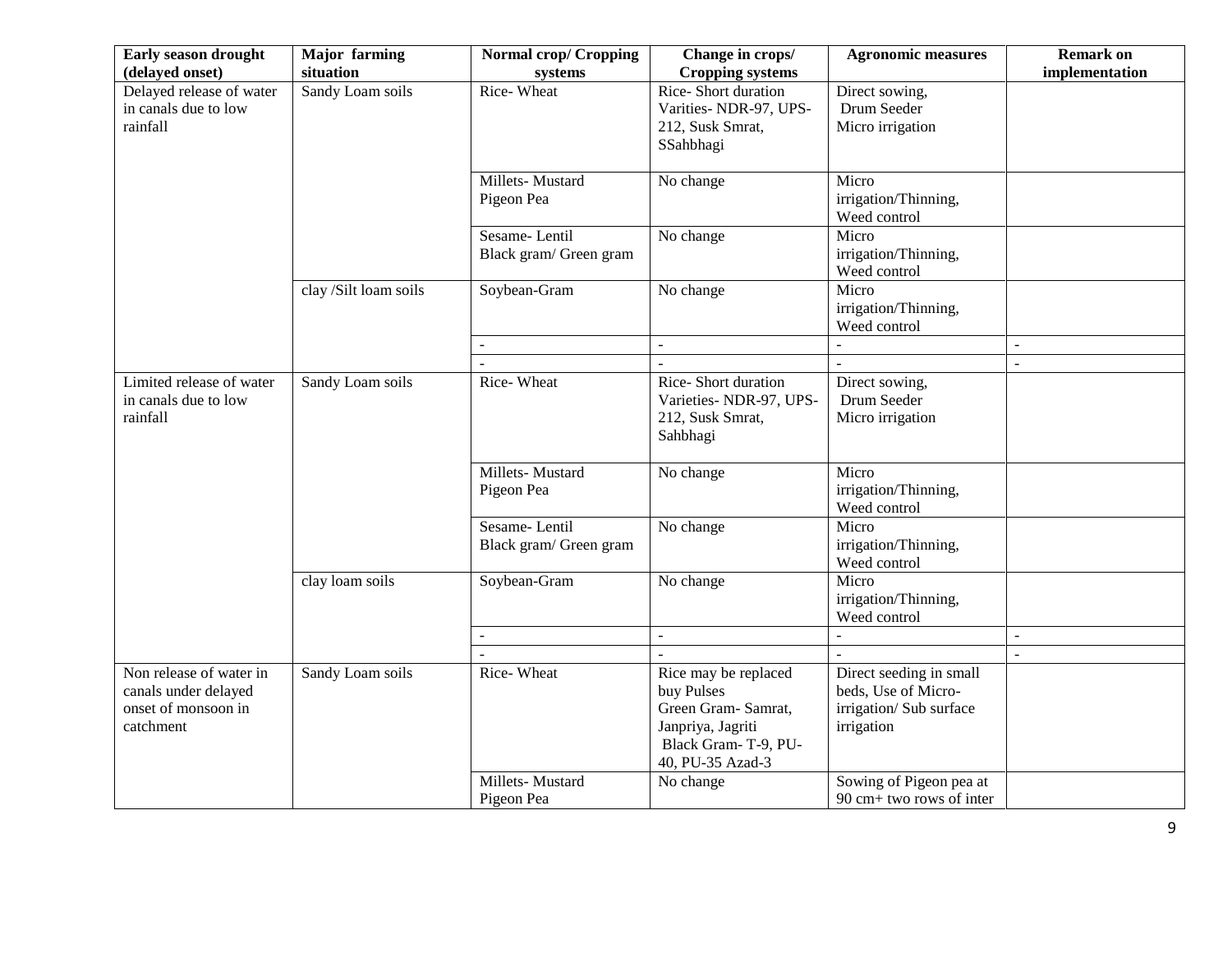|                                                       |                                                         |                                         |                                                                                                                          | crops on ridges<br>Use of Micro-irrigation/<br>Sub surface irrigation                                                        |  |
|-------------------------------------------------------|---------------------------------------------------------|-----------------------------------------|--------------------------------------------------------------------------------------------------------------------------|------------------------------------------------------------------------------------------------------------------------------|--|
|                                                       |                                                         | Sesame-Lentil<br>Black gram/ Green gram | No change                                                                                                                | Direct seeding in small<br>beds, Use of Micro-<br>irrigation/ Sub surface<br>irrigation                                      |  |
|                                                       | clay loam soils                                         | Soybean-Gram                            | No change                                                                                                                | Direct seeding in small<br>beds, Use of Micro-<br>irrigation/ Sub surface<br>irrigation                                      |  |
|                                                       |                                                         | $\overline{a}$                          |                                                                                                                          |                                                                                                                              |  |
| Insufficient water<br>recharge due to low<br>rainfall | Upland tube well<br>irrigated canal Sandy<br>Loam soils | Rice-Wheat                              | Rice may be replaced<br>buy Pulses<br>Green Gram-Samrat,<br>Janpriya, Jagriti<br>Black Gram-T-9, PU-<br>40, PU-35 Azad-3 | Direct seeding in small<br>beds, Use of Micro-<br>irrigation/ Sub surface<br>irrigation                                      |  |
|                                                       |                                                         | Millets-Mustard<br>Pigeon Pea           | No change                                                                                                                | Sowing of Pigeon pea at<br>90 cm+ two rows of inter<br>crops on ridges<br>Use of Micro-irrigation/<br>Sub surface irrigation |  |
|                                                       |                                                         | Sesame-Lentil<br>Black gram/ Green gram | No change                                                                                                                | Direct seeding in small<br>beds, Use of Micro-<br>irrigation/ Sub surface<br>irrigation                                      |  |
|                                                       | Lowland tube well<br>irrigated canal clay loam<br>soils | Soybean-Gram                            | No change                                                                                                                | Direct seeding in small<br>beds, Use of Micro-<br>irrigation/ Sub surface<br>irrigation                                      |  |
|                                                       |                                                         |                                         |                                                                                                                          |                                                                                                                              |  |
|                                                       |                                                         |                                         |                                                                                                                          |                                                                                                                              |  |

**2.2 Unusual rains –(Untimely, unseasonal etc)**

| Condition<br>$\sim$                 |                  |                 | Suggested contingency<br>measures        |                           |  |
|-------------------------------------|------------------|-----------------|------------------------------------------|---------------------------|--|
| Continuous high rainfall in a short | Vegetative stage | Flowering stage | <br>$\cup$ rop maturity stage $^{\circ}$ | Post harvest <sup>3</sup> |  |
| span leading to water logging       |                  |                 |                                          |                           |  |